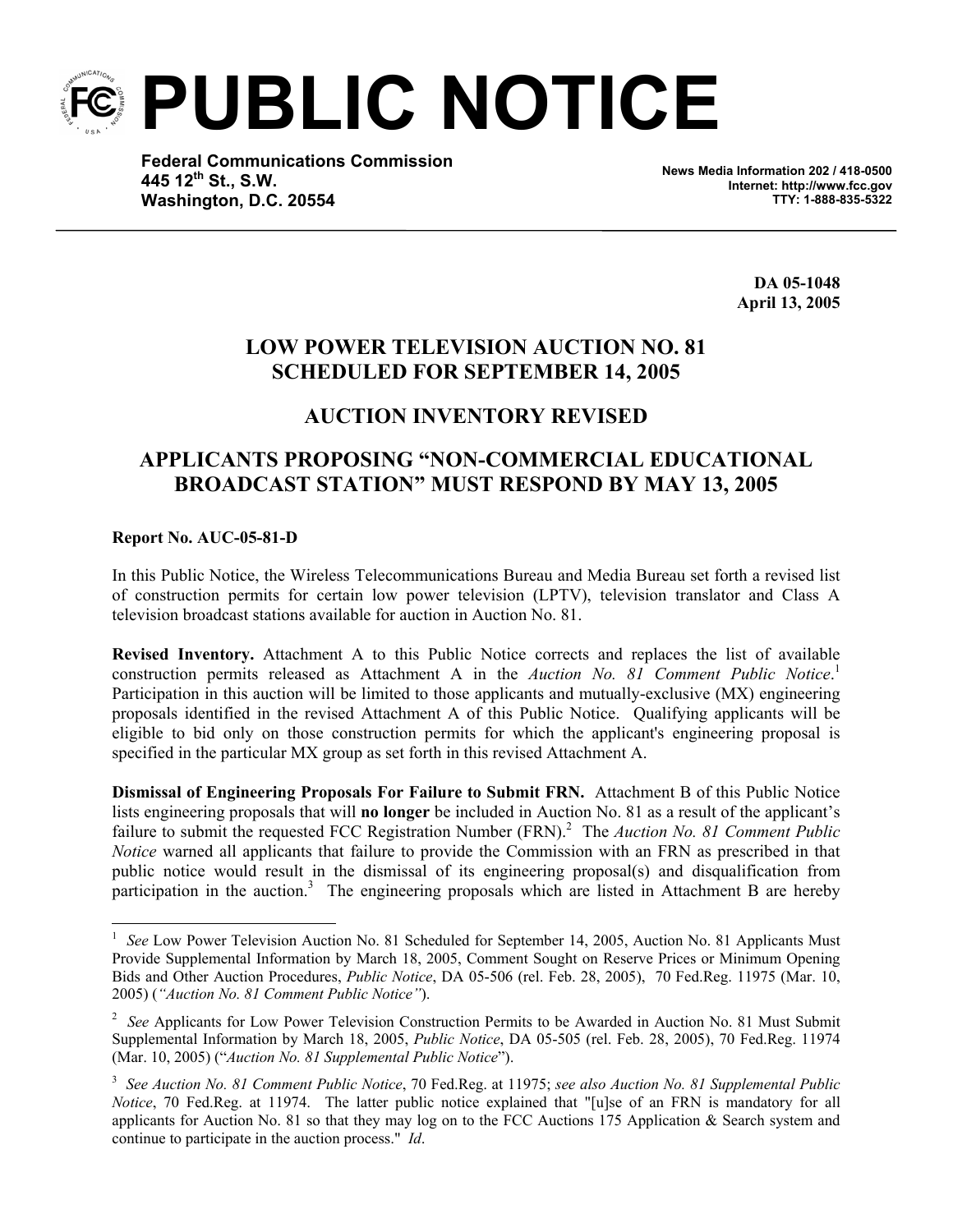dismissed for failure to submit an  $FRN<sup>4</sup>$  Due to these dismissals, some engineering proposals became singletons and were removed from Attachment A. The engineering proposals that became singletons for this reason are included in Attachment C. Such singleton applicants will be notified at a later time and provided with an opportunity to submit a long-form application.<sup>5</sup> The removal of engineering proposals in some cases has resulted in the removal of entire mutually exclusive groups ("MX groups") from the auction inventory.

**Removal of Engineering Proposals for Other Reasons.** Certain engineering proposals were removed from the inventory for Auction No. 81 for other reasons. Attachment C of this Public Notice lists engineering proposals that have been removed from Attachment A and not included in Attachment B. Attachment C provides a brief description of the reason for each removal from Auction No. 81. Listed below are the various reasons for these removals:

**Daisy Chains:** National Translator Association (NTA) requested that we reexamine certain MX groups to determine if they were "daisy chains" and should not be included in this auction.<sup>6</sup> Upon reexamination, we have determined that some of the MX groups identified by NTA consisted of daisy chained engineering proposals.<sup>7</sup> All daisy chains have been removed from the inventory for Auction No. 81 and will be included in a future auction. These MX groups were removed from Attachment A and now are included in Attachment C. Some of the other MX groups described by NTA as daisy chains were removed from Attachment A for different reasons.<sup>8</sup> After further examination, we confirm that the remaining MX groups cited by NTA were not in fact daisy chains. Those MX groups remain in Auction No.  $81<sup>9</sup>$ 

**Groups/Engineering Proposals Removed Due to Settlement or Engineering Submission:** A number of applicants submitted requests to correct MX groups in Attachment A by removing specific groups

 4 This dismissal action is taken pursuant to authority delegated in 47 C.F.R. §§ 0.283 and 0.331.

 $5$  An engineering proposal that is not mutually-exclusive with any other engineering proposal is sometimes called a singleton.

<sup>&</sup>lt;sup>6</sup> NTA described the following MX groups as daisy chains: MX018, MX031, MX032, MX035, MX038, MX042, MX043, MX045, MX047, MX048, MX054, MX057, MX065, MX066, MX067, MX068, MX069, MX070, MX083, MX088, MX090, MX101, MX104, MX105, MX115, MX116, MX121, MX123, MX130, MX131, MX139, MX143, MX144, MX146, MX152, MX164, MX180, MX183, MX205, MX238, and MX247. MX groups with a "daisy chain" of mutual exclusivity are not proceeding to auction at this time, and therefore daisy chain MX groups have been removed from Attachment A. A "daisy chain" occurs when two or more non-table, site-based applications propose service areas that do not directly overlap, but are linked together into a chain by the overlapping proposal(s) of other(s). A separate auction of construction permits for the "daisy chain" MX groups will be announced at a later date.

<sup>&</sup>lt;sup>7</sup> We determined that the following MX groups were daisy chains: MX009, MX031, MX035, MX038, MX045, MX054, MX090, MX116, MX123, MX143, and MX152. Although MX038 was removed from this auction as a daisy chain, we note that, after examination of Commission records and analysis of the engineering proposals involved, the engineering proposal for channel 11 at Wichita Falls, Texas of Jackalope Broadcasters (File No. BNPTTL-2000816AAI) will be included in MX038 in a future auction, as requested by NTA. This engineering proposal is listed also in Attachment C.

<sup>&</sup>lt;sup>8</sup> The following MX groups described as daisy chains by NTA were removed from Attachment A for the reasons specified in Attachment C: MX018, MX032, MX043, MX057, MX065, MX068, MX069, MX070, MX088, MX121, MX130, MX139, MX146, MX164, MX183, and MX205.

<sup>&</sup>lt;sup>9</sup> Without exception, one or more engineering proposals were removed from the remaining MX groups described by NTA as daisy chains. The remaining MX groups described as daisy chains by NTA were: MX042, MX047, MX048, MX066, MX067, MX083, MX101, MX104, MX105, MX115, MX131, MX144, MX180, MX238, and MX247.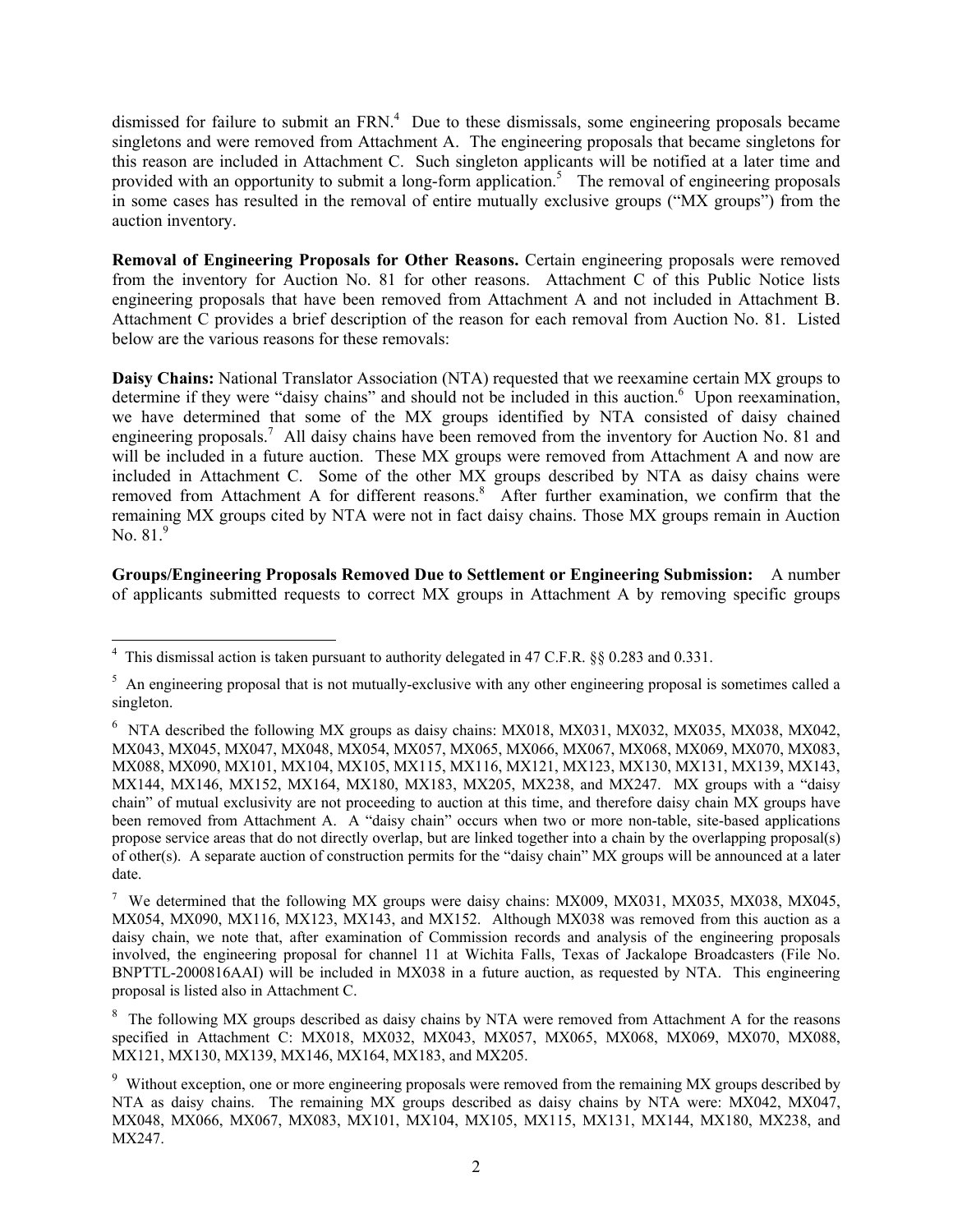and/or engineering proposals from the auction.<sup>10</sup> These parties claim that they submitted, during one of the settlement windows that were afforded in this auction, a settlement and/or engineering amendment which rendered specified engineering proposals to be non-mutually exclusive. For example, some applicants submitted statements that that applicant agreed to accept interference from other authorized or proposed stations. They included documentation to support their claims. We have reviewed the documentation and Commission records, and we confirm that these documents were in fact timely-filed. We are removing these groups and engineering proposals from the auction. These groups and engineering proposals are included in Attachment C. In some instances, the removal of certain engineering proposals from a particular MX group rendered one remaining engineering proposal a singleton. These singletons also are included in Attachment C. In addition, after further review, we concur with applicants that certain MX groups contained engineering proposals previously identified by the Commission as singletons.<sup>11</sup> Given that prior determination, we have removed these engineering proposals from Auction No. 81. *See* Attachment C.

**Retention of MX056 in Auction:** In response to the *Auction No. 81 Comment Public Notice*, the State Board of Education, State of Idaho ("State") requests that MX group 056 be removed from the auction. The State notes that it is the licensee of television translator station K55HZ, and that it was granted a displacement construction permit to operate on Channel 51 at Lewiston, Idaho, File. No. BPTT-20030620AAO, on April 14, 2004.12 The State notes that all three of the engineering proposals in MX group 056 are for Channel 51 at Lewiston, Idaho.<sup>13</sup> The State maintains that the operations proposed in these engineering proposals would cause substantial prohibited interference to its authorized Lewiston facilities. The State argues that MX group 056 should be removed from Auction No. 81.

The engineering proposals included with the short-form applications (FCC Form 175) submitted in the Auction No. 81 filing window were submitted for the purpose of determining mutual exclusivity. We will not examine the technical merits of the engineering information included with the engineering submissions prior to the auction.<sup>14</sup> After the conclusion of the auction, the winning bidder from  $MX$ 

11 *See, e.g.*, Low Power Television Auction No. 81 Non-Mutually Exclusive Proposals, *Public Notice*, 16 FCC Rcd 3128 (Video Serv. Div. 2001), 66 Fed.Reg. 12511 (Feb. 27, 2001).

 $12$  The State's application did not need to be included in competitive bidding because applications for displacement facilities have processing priority over other applications for new low power television or television translator facilities. *See* 47 C.F.R. § 73.3572(a)(4)(ii).

13 The engineering proposals for MX056 were reduced from three to two due to the failure of esi BROADCASTING CORPORATION to submit an FRN. *See* Attachment B.

<sup>14</sup> The Commission stated in the *Broadcast Competitive Bidding Report and Order* that,

1

 $10$  Requests for correction were submitted by or on behalf of the following individuals or entities: Amanda Orrick, Avelino and Cathy Moreia, Carbon County, Charles C. Townsend III, Cooperative Television Association of Southern Minnesota, Core Group International, Inc., Darold K. Smith, David R. Bates, Federated Rural Electric Association, Harold W. Tegtmeier, Iglesia Jesuchristo Es Mi Refugio, Inc., Iron County, Joseph R. Liska, Julie Mintz, Julie St. Clair, Laurie Mintz, Mark Silberman, Meyer H. Feldman, National Translator Association, Prism Broadcasting, Region 1 Translators Association, Robert A. Naismith, Robert Raynolds, San Juan County, Summit County, SW Colorado Translator Association, Three Angels Broadcasting Network, Inc., Troy Tumm, West Central Minnesota Educational Television Company, and William Germano.

to the extent engineering information is required to be submitted with short-forms for certain broadcast services, such information is required only for the staff to utilize in making mutual exclusivity determinations for auction purposes. A comprehensive review of any applicant's technical proposal will be undertaken by the staff only post-auction, and an applicant who becomes a winning bidder will be able to make changes to its technical proposal at that time.

Implementation of Section 309(j) of the Communications Act – Competitive Bidding for Commercial Broadcast and Instructional Television Fixed Service Licenses, *First Report and Order*, 13 FCC Rcd 15920, 15976 n.159 (1998) (*Broadcast Competitive Bidding Report and Order*).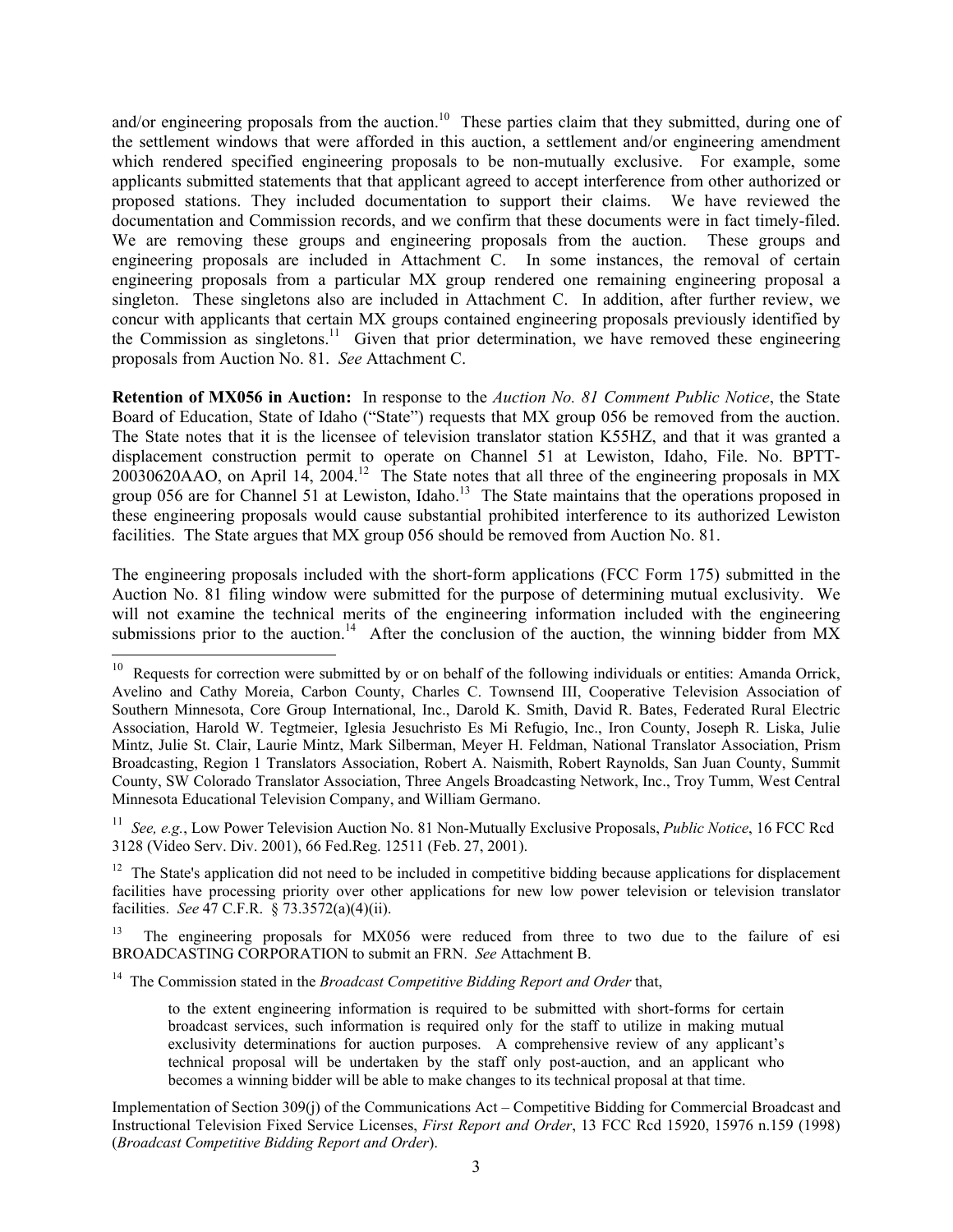group 056, if any, will be required to submit a long-form application (FCC Form 356) and demonstrate *inter alia* compliance with the Commission's technical rules. As part of its long-form review, the staff will determine whether the winning bidder's proposed facility would cause "substantial prohibited interference" to the State's authorized facility. For this reason, we decline to remove MX056 from Auction No. 81.

This public notice has four attachments as described below.

Attachment A: Revised list of engineering proposals for MX groups to be auctioned in Auction No. 81. **Attachment B:** List of engineering proposals dismissed due to failure to submit FRN. Attachment C: List of engineering proposals removed from Attachment A for reasons other than a failure to submit an FRN. Attachment D: List of MX groups removed from Auction No. 81.

In addition to addressing various revisions to Attachment A and providing new attachments, in this Public Notice we address separately a statutory provision applicable to certain broadcast competitive bidders.

**Bidders Claiming Status Under Section 309(j)(2) Exemption for "Noncommercial Educational Broadcast Stations" Must Respond by May 13, 2005.** Section 309(j)(2)(C) of the Communications Act (the Act) exempts from competitive bidding applications for construction permits for noncommercial educational broadcast stations ("NCE stations").<sup>15</sup> For purposes of this auction, this exemption applies to a proposal for a new LPTV, television translator or Class A television broadcast station that "is owned and operated by a municipality and which transmits only noncommercial programs for educational purposes."16 In the *NCE Second Report and Order*, the Commission held that LPTV and television translator facilities qualify as NCE stations under section 397(6)(B) of the Act, only if they are owned and operated by municipalities and transmit only NCE programs.17 Applications for such NCE stations are exempt from auction.

The Commission also stated that proposals for NCE stations may be submitted for non-reserved spectrum in a filing window, subject to being returned as unacceptable for filing if there is any mutually exclusive application for a commercial station.<sup>18</sup> Accordingly, we will provide applicants in Auction No. 81 with an opportunity to designate their status as an NCE station applicant under the definition set forth in section 397(6)(B) of the Act. **Applicants must understand that if they make such a claim and one or more of the NCE applicant's engineering proposals is determined to be mutually exclusive with one or more engineering proposals filed by an applicant for a commercial station, the NCE station engineering proposal(s) will be returned as unacceptable for filing.** 

To claim status as an NCE applicant, an applicant for Auction No. 81 must submit an amendment to its short-form application (FCC Form 175) in the form of a written statement filed in an e-mail sent to auction81@fcc.gov or by facsimile to Kathryn Garland at (717) 338-2850. The written statement must declare the applicant's claim that it qualifies as a municipality under the definition set forth in Section

1

<sup>15</sup> *See* 47 U.S.C. §§ 309(j)(2)(C) and 397(6)(B).

<sup>16</sup> *See* 47 U.S.C. § 397(6)(B).

<sup>17</sup> *See* Reexamination of the Comparative Standards for Noncommercial Educational Applicants, *Second Report and Order*, 18 FCC Rcd 6691, 6697 (2003) ("*NCE Second Report and Order*"); *see also* 47 C.F.R. § 73.5002(b).

<sup>18</sup> *NCE Second Report and Order,* 18 FCC Rcd at 6699.